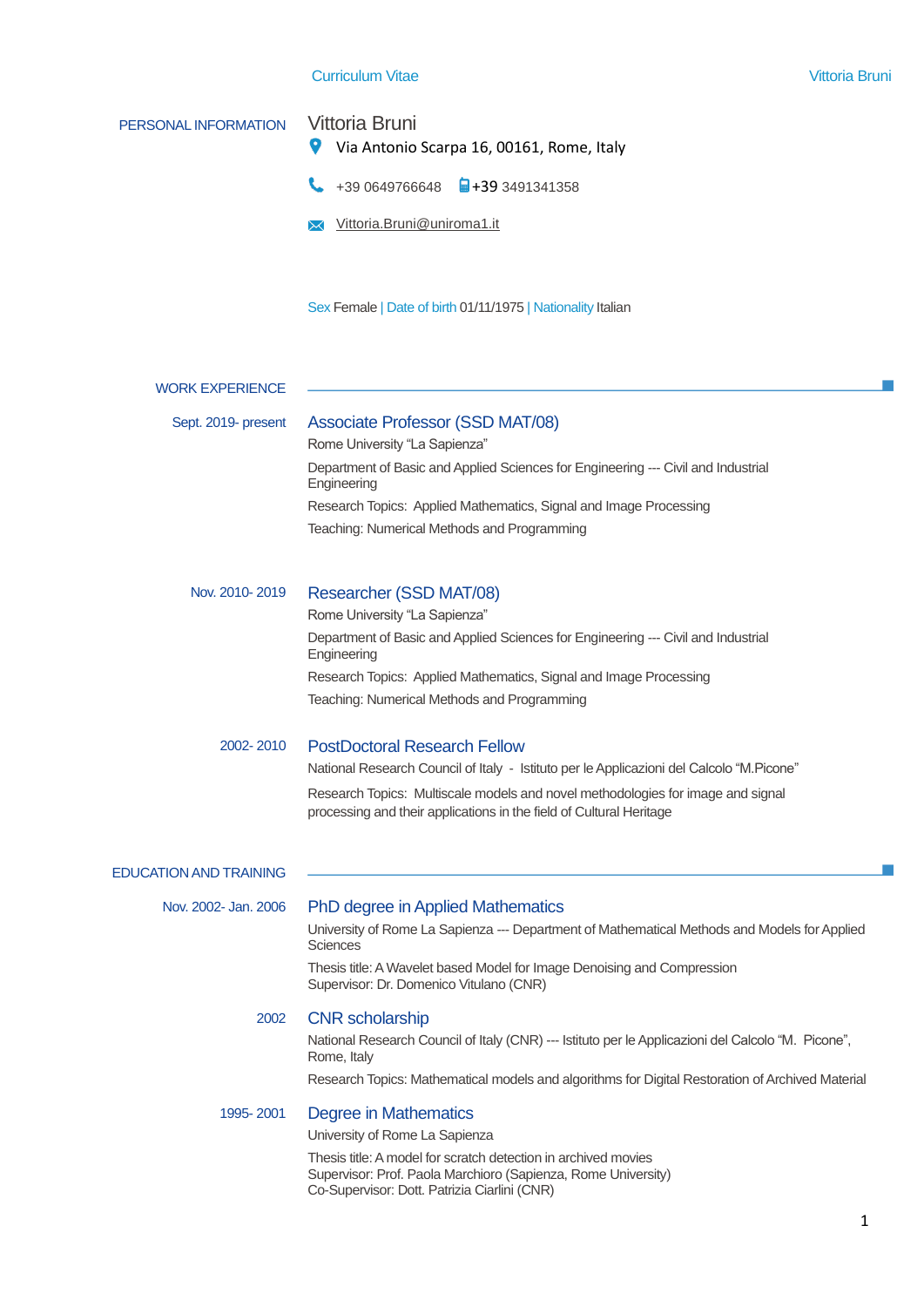$\mathcal{L}_{\mathcal{A}}$ 

# TEACHING EXPERIENCE **A CONSTRUCT OF A CONSTRUCT OF A CONSTRUCT OF A CONSTRUCT OF A CONSTRUCTION**

| 2019- present             | <b>Numerical Calculus</b><br>University of Rome La Sapienza --- Mechanical Engineering Bachelor Degree                                                                                                                                                                                                                               |  |  |  |
|---------------------------|--------------------------------------------------------------------------------------------------------------------------------------------------------------------------------------------------------------------------------------------------------------------------------------------------------------------------------------|--|--|--|
| 2013-present              | Introduction to wavelet transform and applications<br>University of Rome La Sapienza --- Aerospace Engineering Bachelor Degree                                                                                                                                                                                                       |  |  |  |
| 2014-2015                 | <b>Numerical Analysis</b><br>University of Rome La Sapienza --- Civil Engineering Bachelor Degree                                                                                                                                                                                                                                    |  |  |  |
| 2011- present             | <b>Numerical Methods and Programming</b><br>University of Rome La Sapienza --- Aerospace Engineering Bachelor Degree                                                                                                                                                                                                                 |  |  |  |
| 2007-2008                 | Mathematical image processing Laboratory<br>Rome University "Tor Vergata" - Dept. of Mathematics -<br>Master Degree in Signal and Image<br><b>Mathematical Processing</b>                                                                                                                                                            |  |  |  |
| 2007-2008                 | <b>Wavelet Theory 2</b><br>Rome University "Tor Vergata" - Dept. of Mathematics -<br>Master Degree in Signal and Image<br><b>Mathematical Processing</b>                                                                                                                                                                             |  |  |  |
| 2005-2010                 | Wavelets and signal compression<br>Rome University "Tor Vergata" - Dept. of Mathematics - Bachelor Degree in Scienze dei Media e<br>delle Comunicazioni                                                                                                                                                                              |  |  |  |
| 2001-2004                 | <b>Numerical Calculus Laboratory</b><br>Sapienza - Rome University - Bachelor Degree in Telecommunications Engineering                                                                                                                                                                                                               |  |  |  |
| <b>THESIS SUPERVISION</b> |                                                                                                                                                                                                                                                                                                                                      |  |  |  |
| 2021- present             | Thesis title: HYPER ABC: HYPERspectral imaging through Artificial<br>intelligence for Building Control<br>PhD Student: Dr. Giuseppina Monteverde<br>University of Rome La Sapienza<br>Phd in MATHEMATICAL MODELS FOR ENGINEERING, ELECTROMAGNETICS AND<br><b>NANOSCIENCES</b><br>PhD is funded by Regione Lazio and Superlectric srl |  |  |  |
| 2017-2020                 | Thesis title: Analysis and decomposition of frequency modulated<br>multicomponent signals<br>PhD Student: Dr. Michela Tartaglione<br>University of Rome La Sapienza<br>Phd in MATHEMATICAL MODELS FOR ENGINEERING, ELECTROMAGNETICS AND<br><b>NANOSCIENCES</b>                                                                       |  |  |  |
| 2017-2020                 | Thesis title: Differential Entropy Based Methods for Thresholding in<br><b>Wavelet Bases and Other Applications</b><br>PhD Student: Dr. Lorenzo Della Cioppa<br>University of Rome La Sapienza                                                                                                                                       |  |  |  |
|                           | Phd in MATHEMATICAL MODELS FOR ENGINEERING, ELECTROMAGNETICS<br>AND NANOSCIENCES                                                                                                                                                                                                                                                     |  |  |  |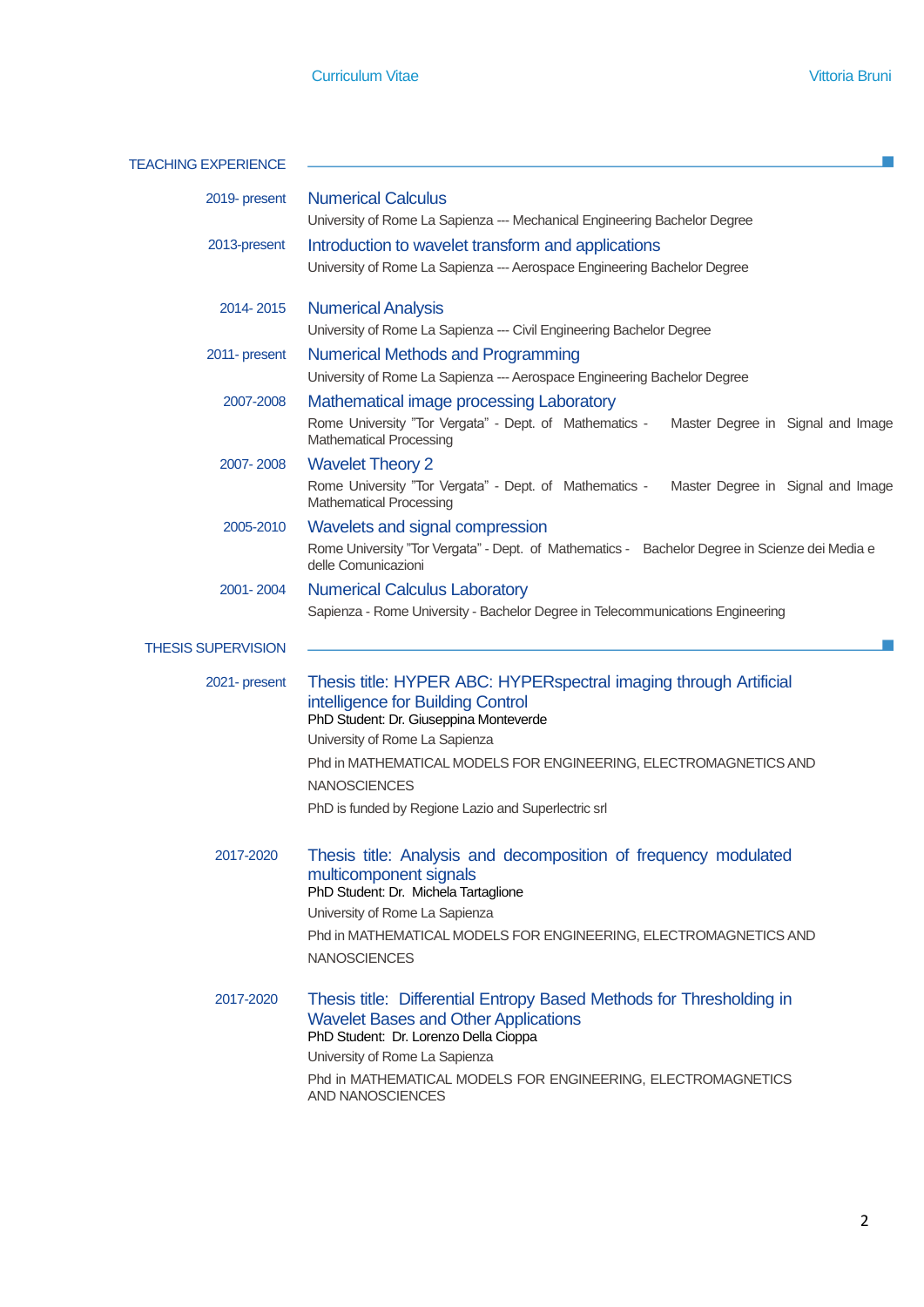#### RESEARCH PROJECTS and **CONTRACTS**

### 2020 Research contract

Topic: "2D/3D registration of multispectral images" Funding Program: POR FESR 2014-2020 Beni Culturali e Turismo, Regione Lazio Project Title: IPER3D - Procedure e sistemi per rilievi Iperspettrali 3D di Beni Culturali Contract holder: IAC/CNR Role: Scientific coordinator

#### 2019 Research contract

Topic: Data analysis and fusion (multi-sensor, multiresolution) for the definition of quick and early warning systems for security purposes"

Contract holder: SIGMA Integrated Systems srl

Role: Scientific coordinator

#### 2019- present Research Project

Project Title: Inter-fractional Monitoring with charged particles Funding Program: Sapienza Research Funding Program Scientific Coordinator: Prof. Vincenzo Patera Role: Participant

#### 2019 Research contract

Topic: Definition of methodologies for data acquisition and processing Project Title: LogON (Logistic Open Network) Funding Program: MISE (Ministry of Economic Development) Industrial Innovation Funding Program Contract holder: SBAI- SIGMA Consulting srl Role: Scientific coordinator

#### 2018-2019 R&D Project

Project title: MiCoTED: Microscopio Confocale TeraHertz per diagnostica tumori della pelle Funding Program: POR FESR 2014-2020 Life, Regione Lazio Funding Program Topic: Development of image processing algorithms for skin cancer recognition Contract holder Crisel Instruments srl Scientific coordinator: Dr. Domenico Vitulano Role: Participant

#### 2018 Research contract

Topic: Feasibility study on digital tailoring from two static images Contract holder: CMSquare srl Role: Scientific coordinator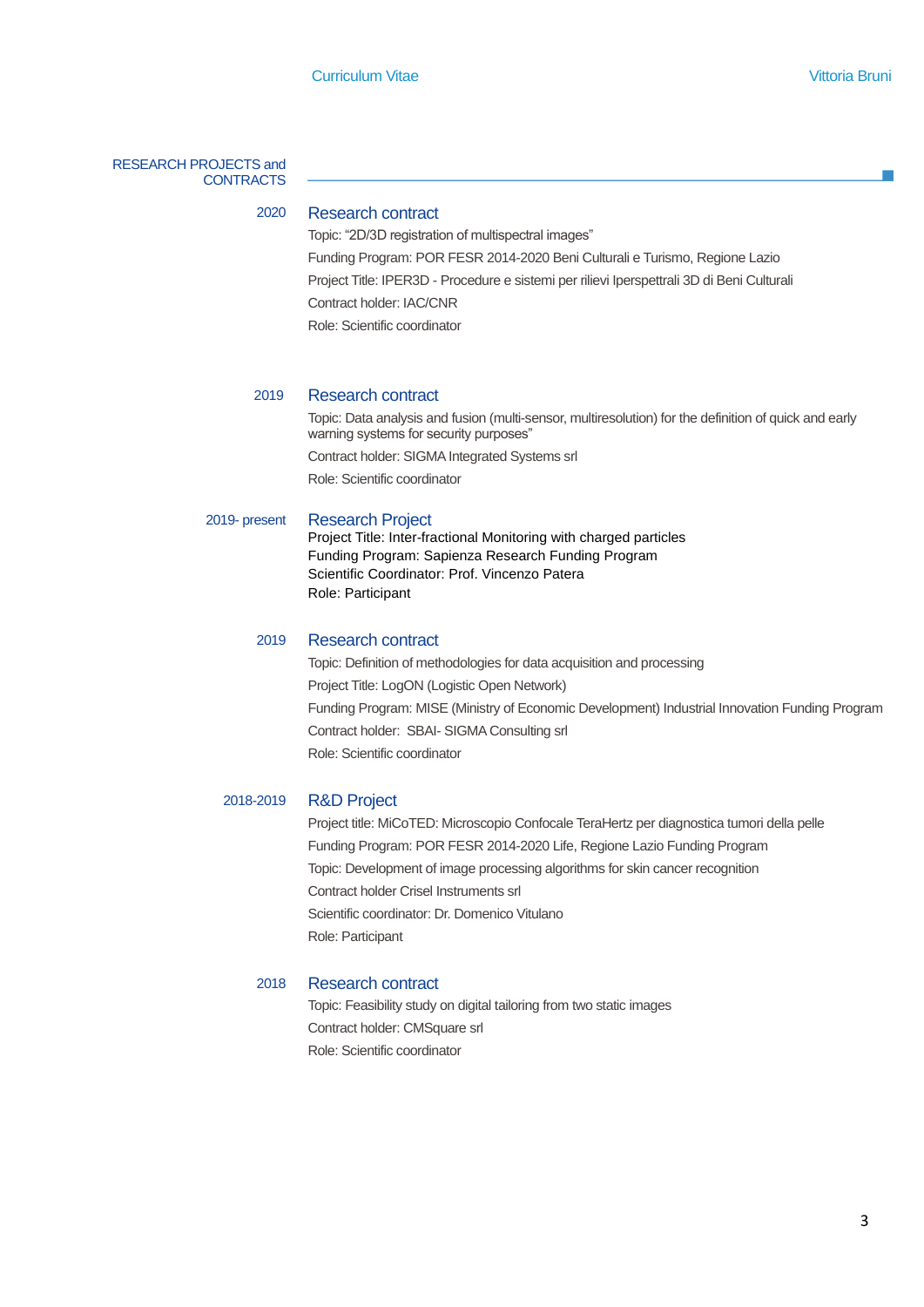#### 2018 R&D Project

Project title: "Clinair Tech" (Clean Indoor Air Technologies) Funding Program: POR FESR 2014-2020 Life – Regione Lazio Topic: Indoor air quality prediction methods Role: Partecipant

## <sup>2018</sup> Research contract

Topic: Source camera identification and image forgery detection Project title: "COURIER - COUntering RadIcalism InvEstigation platform Funding Program: POR FESR 2014-2020 Aerospace and Security – Regione Lazio Contract holder: IAC-CNR Role: Scientific Coordinator

#### 2018 Research Project

Project Title: Development of models and methods for signal and image processing Funding Program: INdAM - GNCS Scientific Coordinator: Prof. Francesca Pitolli Role: Participant

#### 2017 Research Project

Project Title: Approximation methods in fractional multiresolution spaces Funding Program: Sapienza Research Funding Program Scientific Coordinator: Prof. Francesca Pitolli Role: Participant

#### 2016 Research Project

Project Title: Glacier Surface Velocity Measurement (GSVM) Platform: an Open Resource for Understanding Climate Change Funding Program: Sapienza Research funding Program Scientific Coordinator: Prof. Mattia Crespi Role: Participant

#### 2016 Research contract

Topic: Definition of innovative spinning disk patterns in confocal microscopy Contract holder: Crestoptics srl Scientific Coordinator: Dr. Domenico Vitulano (IAC-CNR) Role: Participant

#### 2013-2016 Research contract

Topic: Development of image and video processing algorithms (compression, segmentation, fusion, super-resolution, classification) for anti IED monitoring actions Project Title: MILDAR-Sistema di Sistemi a Supporto Operazioni anti IED Funding Program: Italian Defence Ministry Scientific Coordinator: Dr. Domenico Vitulano Role: Participant

#### 2015 Research project

Project title: Numerical and probabilistic models for information management Funding Program: Sapienza Research Funding Program Scientific Coordinator: Prof.ssa Barbara Vantaggi Role: Participant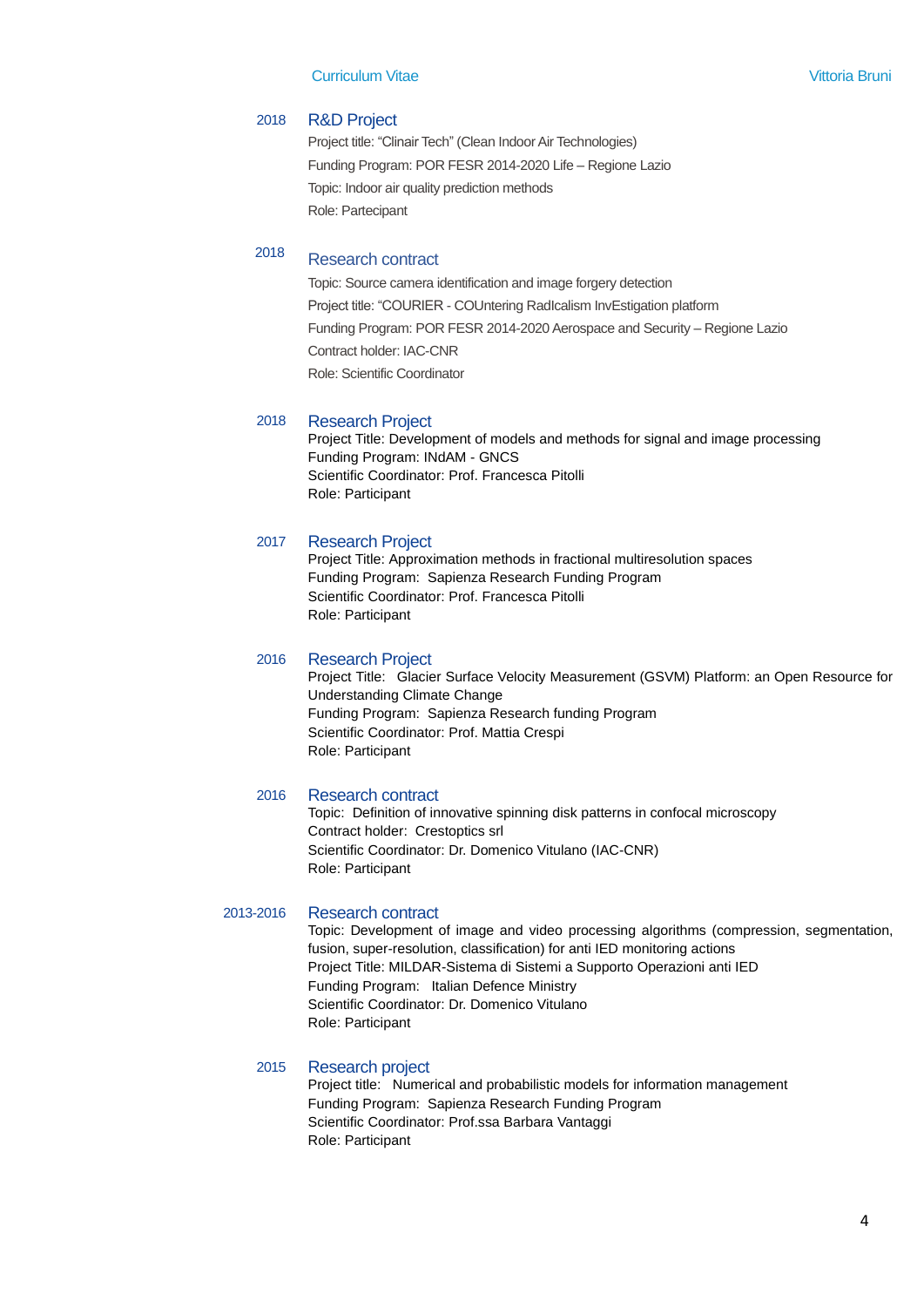#### 2015 Research contract

Topic: Development of image and video processing algorithms for environmental monitoring Project Title: Project S3T-Sistema di Supervisione per la Sicurezza del Territorio (Monitoring System for Land Monitoring) Funding Program: POR FESR Lazio 2007-2013 Asse I Contract holder: Sigma Consulting srl Scientific Coordinator: Dr. Domenico Vitulano Role: Participant

#### 2014 Research Project

Project Title: Non-stationary wavelets based methods for image processing Funding Program: INdAM GNCS Research Funding Program Scientific Coordinator: Dr. Mariantonia Cotronei Role: Participant

#### 2014 Research contract

Topic: Software development for spinning disk output design Contract holder: Crestoptics srl Scientific Coordinator: Dr. Domenico Vitulano (IAC-CNR) Role: Participant

#### 2014 Research Project

Project Title: Bayesian Inference, probability envelopes and their applications Funding Program: Sapienza Research Funding Program Scientific Coordinator: Prof.ssa Barbara Vantaggi Role: Participant

#### 2013-2015 Research Project

Project Title: ACTIVITI: Attrattori Culturali e Tecnologie Informatiche per la Valorizzazione Interattiva e per il Turismo Innovativo Funding Program: Campus Projects Regione Campania Scientific Coordinator: Dr. Umberto Amato Topic: Development of algorithms for the digital restoration of archived photos Role: Participant

#### 2013-2014 Research Project

Project Title: Studio di configurazioni bistatiche con radar ad apertura sintetica (SAR) satellitare e transponder attivo per il monitoraggio ambientale (SBISCAM) --- SAR-based environmental monitoring Funding Program: International partnership CNR/FCT Italy-Portugal Scientific Coordinator: Dr. Giovanni Nico Role: Participant

#### 2013-2014 Research contract

Topic: Design of an innovative pattern for spinning disks in confocal microscope and relative image processing methods --- Patented Contract holder: Crestoptics srl Scientific Coordinator: Dr. Domenico Vitulano (IAC-CNR) Role: Participant

#### 2013 Research Project

Project Title: Bayesian and multiscale methods for multimodal analysis Funding Program: INdAM-GNCS Research Funding Program Role: Scientific coordinator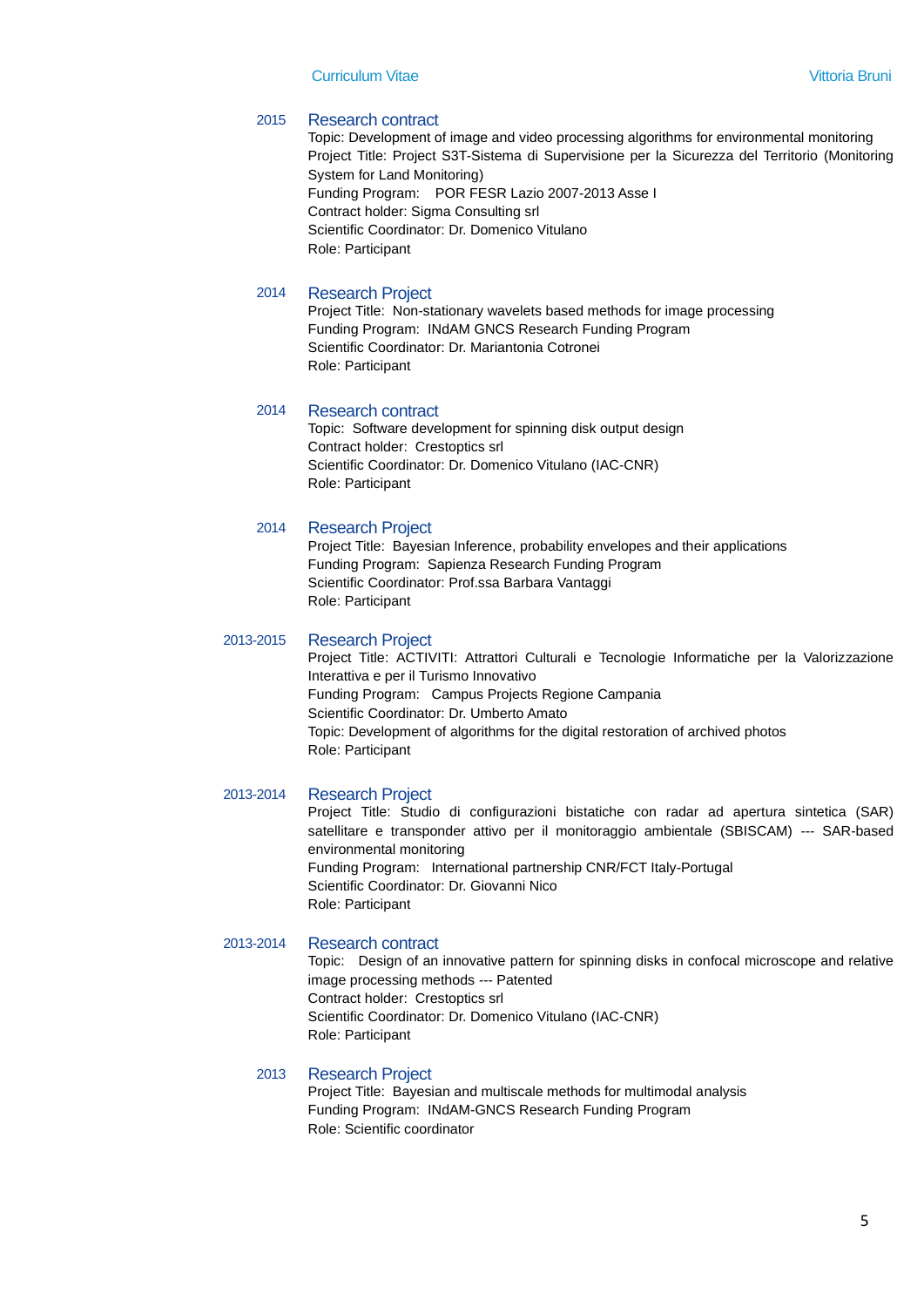#### 2013 Research Project

Project Title: Mathematical methods for data dimensionality reduction Funding Program: Sapienza Research Funding Program Scientific Coordinator: Prof.ssa Vittoria Bruni Role: Scientific Coordinator

#### 2013 Research contract

Project Title: Business Simulation for Healthcare (Bus-4H) Funding Program: Regione Lazio Contract holder: SiliconDev srl Scientific Coordinator: Prof.ssa Francesca Pitolli Role: Participant

#### 2012 Research Project

Project Title: Multiscale models and methods for information processing Funding Program: Sapienza Research funding Program Role: Scientific Coordinator

#### 2012 Research Project

Project Title: Development of algorithms for neuromagnetic data processing Funding Program: INdAM-GNCS Research Funding Program Scientific Coordinator: Dr. Annalisa Pascarella Role: Participant

#### 2012 Research Project

Project Title: Clean-Air Funding Program: Provincia di Roma Scientific Coordinator: Dr. Domenico Vitulano Topic: Development of an indoor air quality monitoring method --- Patented Role: Participant

#### 2009-2010 Research Project

ProjectTitle: Blu-Archeosys - Tecnologie Innovative e Sistemi Avanzati a Supporto dell'Archeologia Subacquea (Innovative Technologies for Underwater Archaelogy) Funding Program: FAR funding Program Scientific Coordinator: Dr. Laura Moltedo Topic: Image compression Role: Participant

#### 2008-2009 Research Project

Project Title: Multiscale analysis for complex shapes recognition Funding Program: CNR Research funding Program Scientific Coordinator: Dr. Domenico Vitulano Role: Participant

#### 2005 Research contract

Topic: Novel methodologies for the detection of degraded areas in historical buildings using image processing techniques Contract holder: Superintendence of Cultural Heritage Regione Autonoma Valle d'Aosta Scientific Coordinator: Dr. Laura Moltedo Role: Participant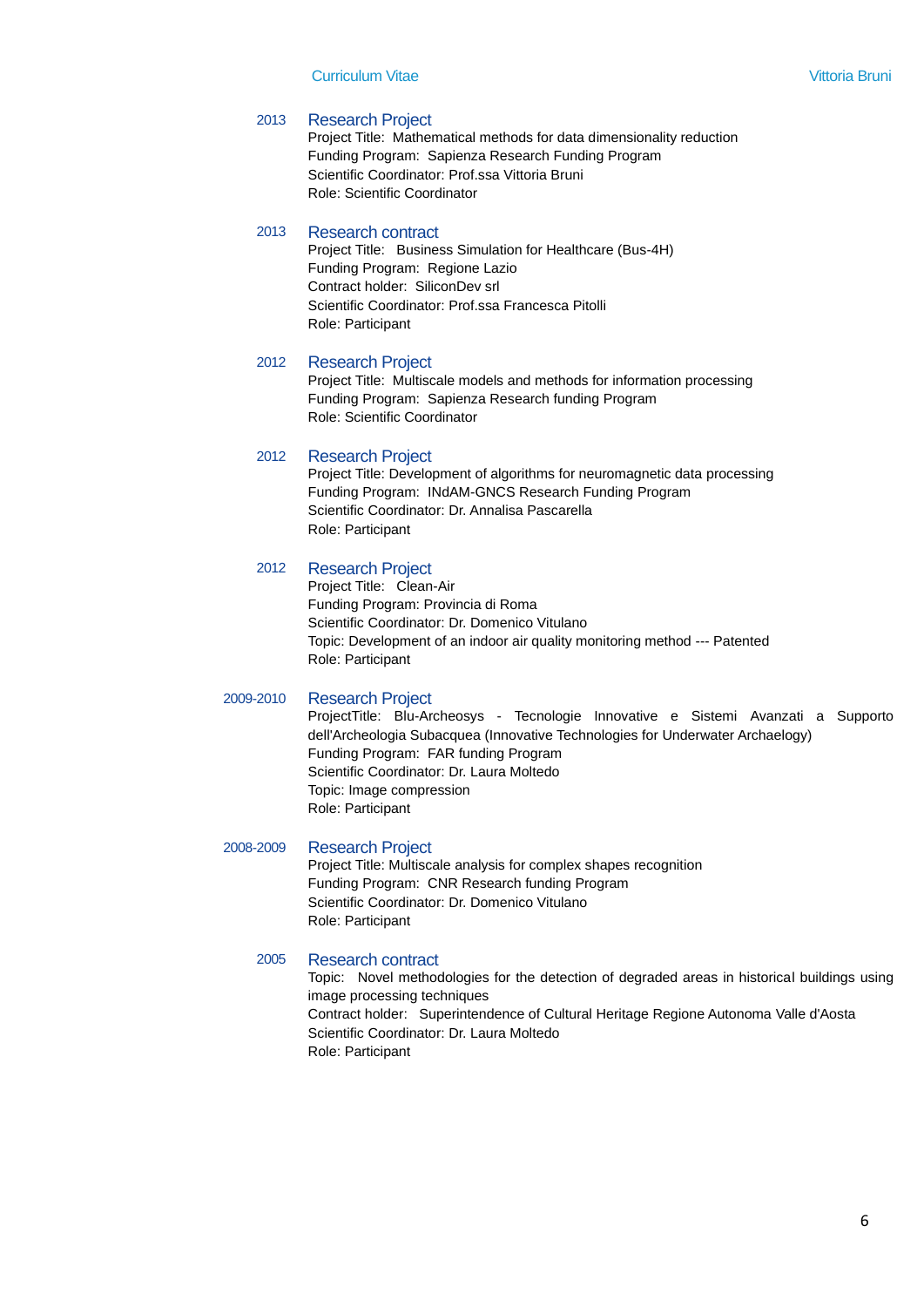#### 2003-2005 Research Project

Project Title: Un modello basato sulla conoscenza per il restauro e la valorizzazione digitale di immagini del patrimonio archeologico e monumentale dell'area costiera del Mediterraneo --- A knowledge based model for digital restoration and enhancement of images concerning archaeological and monumental heritage of the Mediterranean coast

Funding Program: Basic Research Funding Program of Ministry of University and Research (FIRB Program)

Scientific Coordinator: Dr. Laura Moltedo

Topic: Innovative image processing methods for digital restoration of archived photographs Role: Participant

#### 2004-2005 Research Project

Project Title: SIINDA Project: Ricerche e Sviluppi di Sistemi Innovativi di Indagine e Diagnosi Assistita (Development of innovative systems for computer aided analysis and diagnosis of Cultural Heritage) Funding Program: National Research Funding (PARNASO) Scientific Coordinator: Dr. Laura Moltedo Topic: Innovative image processing-based methodologies for computer-aided degradation monitoring of historical buildings Role: Participant

#### 2003 Research Project

Project Title: MURST "Settore Multimediale: Applicazioni ai Beni Culturali" Funding Program: applied research project 5% MURST Scientific Coordinator: Dr. Laura Moltedo Topic: Recovering and representation of geometric properties of historical buildings Role: Participant

| <b>REVIEWER and EDITORIAL</b><br><b>ACTIVITY</b> |                                                                                                                                                                                                                                                                                  |
|--------------------------------------------------|----------------------------------------------------------------------------------------------------------------------------------------------------------------------------------------------------------------------------------------------------------------------------------|
| 2020- present                                    | <b>Topic Editor</b><br>Sensors - MDPI                                                                                                                                                                                                                                            |
| 2020                                             | <b>Guest Editor for the Special Issue</b><br>"Mathematical Methods in Image and Signal Processing", published on <i>Mathematics</i> – MDPI<br>Co-Guest Editor: Prof. D. Vitulano (Sapienza, Rome University)                                                                     |
| 2019                                             | <b>Special Track Organizer</b><br>"ViT - Visual Tracking: Models, Methods and Applications" --- International Conference VISUAL 2019,<br>Rome - Italy, July 2019                                                                                                                 |
| 2018                                             | <b>Special Session Organizer</b><br>"Signal and data processing: theory and applications", International Conference MASCOT 2018,<br>Rome - Italy, October 2018<br>Co-organizers: Dr. Mariantonia Cotronei (Reggio Calabria University), Dr. Milvia Rossini (Milan<br>University) |
| 2016-present                                     | Member of the Programme Committee of the following International Conferences                                                                                                                                                                                                     |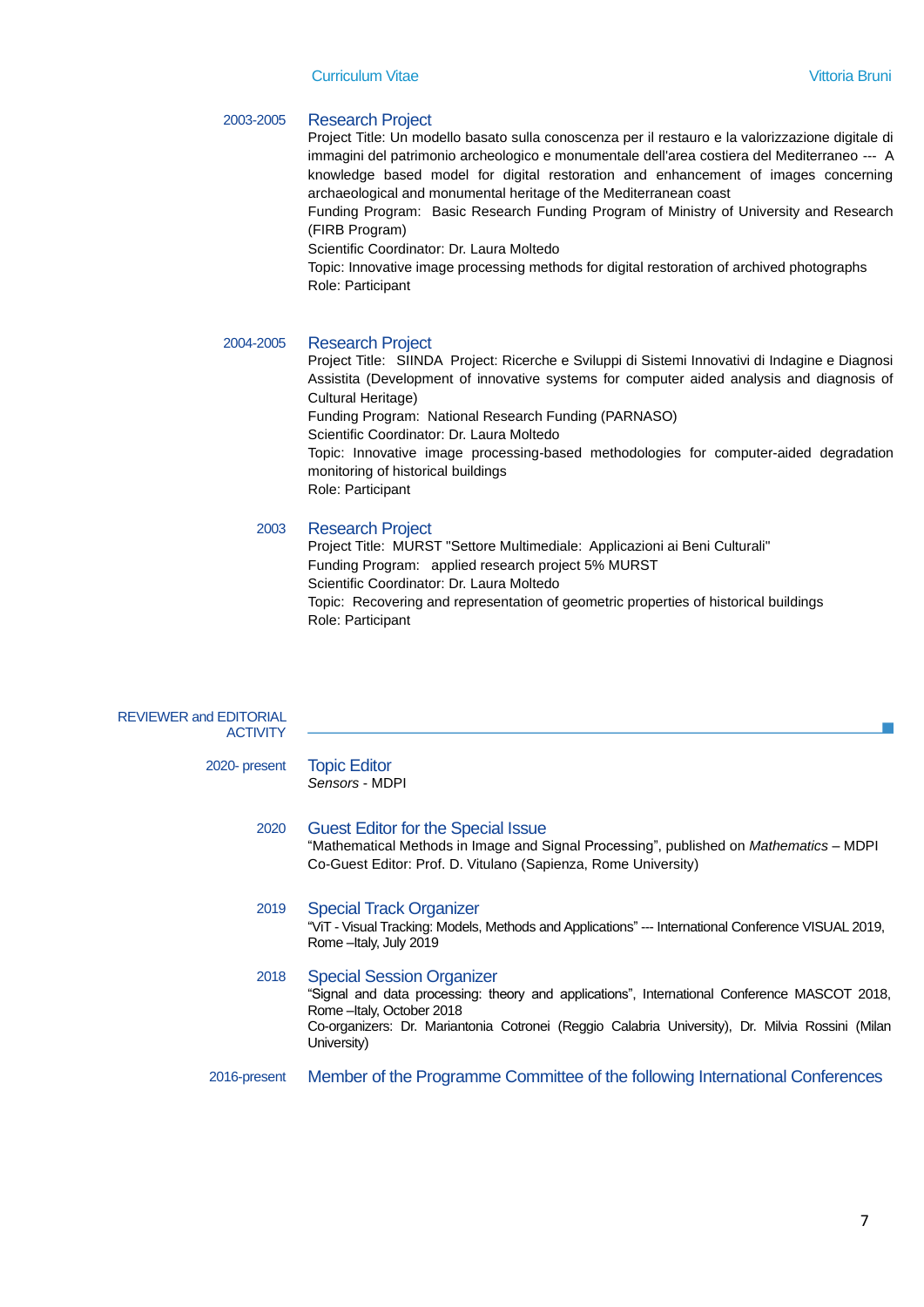- Advanced Concepts for Intelligent Vision Systems (ACIVS)
- Computer Vision Theory and Applications (VISAPP)
- Applications and Systems of Visual Paradigms(VISUAL)
- workshop on Multimedia Information Retrieval and Applications (MIRA)
- Signal Image and Vision Technologies**(**SIVT)track of SITIS 2019
- CHItaly, the biannual Conference of the Italian SIGCHI Chapter

#### 2012 Guest Editor for the Special Issue

"Human Vision and Information Theory" published on *Signal, Image and Video Processing – Springer* Vol. 7, No. 3, May 2013

Co-Guest Editors: Dr. D. Vitulano (IAC-CNR) and Prof. Z. Wang (Univ. di Waterloo - Canada)

#### 2003- present Reviewer for the following international journals:

**IEEE:** *Transactions on Signal Processing, Transactions on Image Processing, Signal Processing Letters, Transactions on Systems Man and Cybernetics Part A, Transactions on Cybernetics, Selected Topics in Signal Processing, Transactions in Audio Speech and Language Processing, IEEE Access*

**Elsevier***: Signal Processing, Journal of Computational and Applied Mathematics, Pattern Recognition*  Letters, Image and Vision Computing, Applied Mathematics and Computation, Applied Numerical *Mathematics, Mathematics and Computers in Simulation, Computer Methods and Programs in Biomedicine, Journal of Cultural Heritage, Information Sciences, Digital Signal Processing*

**Springer:** *Signal Image and Video Processing, PLUS, Multimedia Tools and Applications, Mediterranean Journal of Mathematics*

**Hindawi:** *Journal of Applied Mathematics, Journal of Industrial Mathematics, Advances in Optical Technologies, Mathematical Problems in Engineering*

**Eurasip:** *Journal on Advances on Signal Processing*

**IET:** *IET Image Processing, IET Signal Processing*

**MDPI:** *Entropy Journal, Axioms, Applied Sciences, Computation, Mathematics, Sensors,*

#### **Ams:** *Mathematical Reviews*

**Others:** *Journal of the Optical Society of America A, Journal of WSCG, TamKang Journal of Science and Engineering (TKJSE), International Journal of Physical Sciences-Academic Journals, Journal of Electronic imaging – SPIE, International Journal of General Systems-Taylor & Francis*

| <b>PERSONAL SKILLS</b> |                      |                |                    |                   |                |
|------------------------|----------------------|----------------|--------------------|-------------------|----------------|
| Mother tongue(s)       | Italian              |                |                    |                   |                |
| Other language(s)      | <b>UNDERSTANDING</b> |                | <b>SPEAKING</b>    |                   | <b>WRITING</b> |
|                        | Listening            | Reading        | Spoken interaction | Spoken production |                |
| English                | Enter level          | Enter level    | Enter level        | Enter level       | Enter level    |
|                        | C <sub>1</sub>       | C <sub>1</sub> | <b>B2</b>          | <b>B2</b>         | C <sub>1</sub> |
| French                 | Enter level          | Enter level    | Enter level        | Enter level       | Enter level    |
|                        | A2                   | <b>B1</b>      | A <sub>1</sub>     | A <sub>1</sub>    | A2             |

Levels: A1/2: Basic user - B1/2: Independent user - C1/2 Proficient user Common European Framework of Reference for Languages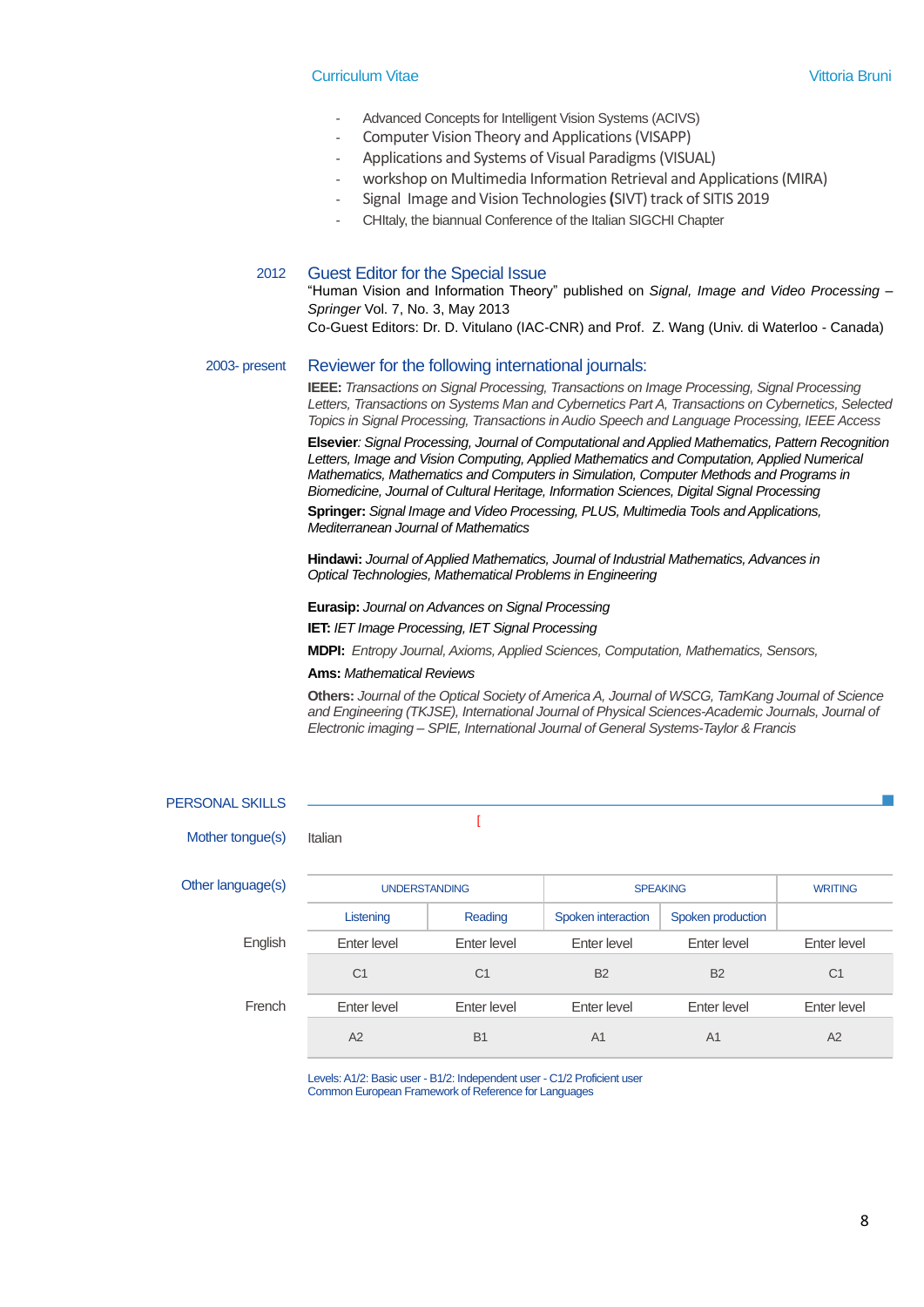RESEARCH INTERESTS

#### Mathematical models and methods for signal and image processing:

Approximation theory and multiresolution analysis:

- Multiscale models and methods for sparse representation and applications in information processing (*denoising, compression, feature extraction, enhancement, superresolution, classification, etc.)*
- Computational methods for video processing (motion estimation and object tracking)

Numerical methods for the solution of inverse problems

- Visual perception-based digital restoration (image and video enhancement, digital restoration of ancient documents and movies, image segmentation)
- Image quality assessment metrics: definition of novel measures for image quality assessment based on human perception and information theory
- Numerical methods for inverse problems in magnetic tomography

Methodologies and algorithms for computer aided monitoring: cultural heritage, defense and security, forensics, environment.

#### **PATENTS**

1. International PCT (Pub. No.: WO/2015/052617, Application No.: PCT/IB2014/064943) Title: "Method for evaluating the cleaning state of an aeration and/or conditioning plant of a room" Applicants: CNR-Tagliaferri srl‐Fabio Buccolini Inventors: V. Bruni, D. De Canditiis, D. Vitulano, E. Rossi, D. Pigozzi, F. Buccolini, S. **Tagliaferri** 

2. International PCT (Pub. No.: WO/2016/199025 A1, Application No.: PCT/IB2016/053344), Title: "Confocal microscope and related process of acquiring and processing images" Applicants: CNR‐Crestoptics srl Inventors: D. Vitulano, V. Bruni, V. Ricco, A. Santinelli

#### **PUBLICATIONS**

#### International Journals

- Tanga, V. Giliberti, F. Vitucci, D. Vitulano, V. Bruni, A. Rossetti, G. C. Messina, M. Daniele, G. Ruocco, M. Ortolani, Terahertz scattering microscopy for dermatology diagnostics, JPhys Photonics, 3(3), 2021
- V. Bruni, D. Vitulano, A fast preprocessing method for micro-expression spotting via perceptual detection of frozen frames, Journal of Imaging MDPI, 7(4), 2021
- V. Bruni, M. Tartaglione, D. Vitulano, A pde-Based Analysis of the Spectrogram Image for Instantaneous Frequency Estimation, Mathematics MDPI, 9(3), pp. 1– 33, 2021
- V. Bruni, M. Tartaglione, D. Vitulano, Coherence of PRNU weighted estimations for improved source camera identification, Multimedia Tools and Applications, Springer, 2021
- V. Bruni, M. Tartaglione, D. Vitulano, A signal complexity-based approach for AM– FM signal modes counting, Mathematics MDPI, 8(12), pp. 1–33, 2020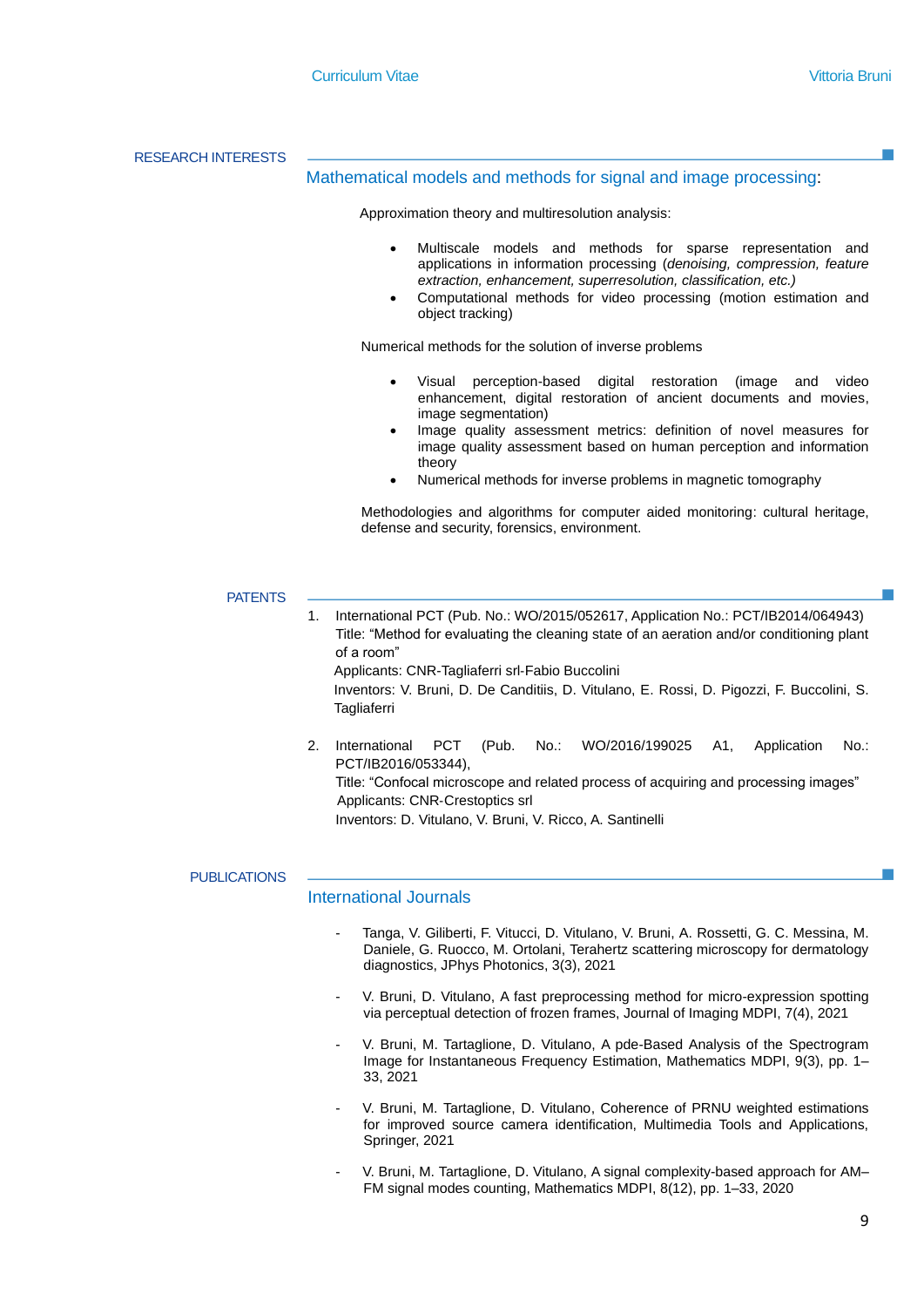- V. Bruni, M. Tartaglione, D. Vitulano, Radon spectrogram-based approach for automatic IFs separation, Eurasip Journal on Advances in Signal Processing, Springer, 13, 2020
- V. Bruni, M. Cotronei, F. Pitolli, A family of level-dependent biorthogonal wavelet filters for image compression, Journal of Computational and Applied Mathematics, Elsevier, vol. 367, 2020
- V. Bruni, M. Tartaglione, D. Vitulano, An iterative approach for spectrogram reassignment of frequency modulated multicomponent signals, Mathematics and Computers in Simulation, Elsevier, vol. 176, pp. 96-119, 2020
- V. Bruni, L. Della Cioppa, D. Vitulano, An Automatic and Parameter-Free Information-Based Method for Sparse Representation in Wavelet Bases, Mathematics and Computers in Simulation, Elsevier, vol. 176, pp. 73-95, 2020
- V. Bruni, D. Vitulano, An entropy based approach for SSIM speed up, Signal Processing, Elsevier Science, vol. 135, pp. 198-209, June 2017.
- V. Bruni, M. Tartaglione, D. Vitulano, A fast and robust spectrogram reassignment method, Mathematics, MDPI, vol. 4 no. 4, 2019
- M. C. Basile, V. Bruni, F. Buccolini, D. De Canditiis, S. Tagliaferri, and D. Vitulano, Automatic and Noninvasive Indoor Air Quality Control in HVAC Systems, Journal of Industrial Mathematics, Hindawi, vol. 2016, 2016.
- V. Bruni, D. Vitulano, A robust perception based method for iris tracking, Pattern Recognition Letters, Elsevier Science, vol. 57, pp. 74-80, May 2015.
- V. Bruni, D. Vitulano, An Improvement of Kernel-based Object Tracking based on Human Perception, IEEE Transactions on Systems, Man and Cybernetics: Systems, vol. 44, no. 11, pp. 1474-1485, November 2014.
- V. Bruni, D. De Canditiis, D. Vitulano, Speed up of Video Enhancement based on Human Perception, Signal Image and Video Processing, Springer, vol. 8, Issue 7, pp. 1109-1209, October 2014.
- V. Bruni, E. Rossi, D. Vitulano, Automated Restoration of Semi-Transparent Degradation via Lie Groups and Visibility Laws, Mathematics and Computers in Simulation, Elsevier Science, vol. 106, issue C, pp. 109-123, December 2014.
- V. Bruni, E. Rossi, D. Vitulano, A Model for the Restoration of Semi-transparent Defects Based on Lie Groups and Human Visual System, Computer Vision, Imaging and Computer Graphics. Theory and Application, Communications in Computer and Information Science serie, Springer, vol. 0359, pp. 354-368, 2013, selected paper in VISAPP 2012.
- V. Bruni, E. Rossi, D. Vitulano, Jensen Shannon Divergence for Visual Quality Assessment, Signal Image and Video Processing, Springer, Special Issue on Human Vision and Information Theory, Vol. 7, No. 3, pp. 411-421, May 2013.
- V. Bruni, S. Marconi, B. Piccoli, D. Vitulano, Instantaneous frequency estimation of interfering FM signals through time-scale isolevel curves, Signal Processing, Elsevier Science, vol. 93, no. 4, pp. 882-896, April 2013.
- V. Bruni, A. Crawford, A. Kokaram, D. Vitulano, Semi-transparent Blotches Removal from Sepia Images Exploiting Visibility Laws, Signal Image and Video Processing, Springer, vol. 7, no. 1, pp. 11-26, January 2013.
- V. Bruni, D. De Canditiis, D. Vitulano, Time-scale energy based analysis of contours of real-world shapes, Mathematics and Computers in Simulation, Elsevier, Vol. 12, Issue 12, pp. 2891-2907, August 2012.
- V. Bruni, E. Rossi, D. Vitulano, On the Equivalence between Jensen-Shannon Divergence and Michelson Contrast, IEEE Transactions on Information Theory, vol. 58, no. 7, pp. 4278-4288, July 2012.
- V. Bruni, D. Vitulano, Time Scale Similarities for Robust Image Denoising, Journal of Mathematical Imaging and Vision, vol. 44, no. 1, pp. 52-64, September 2012.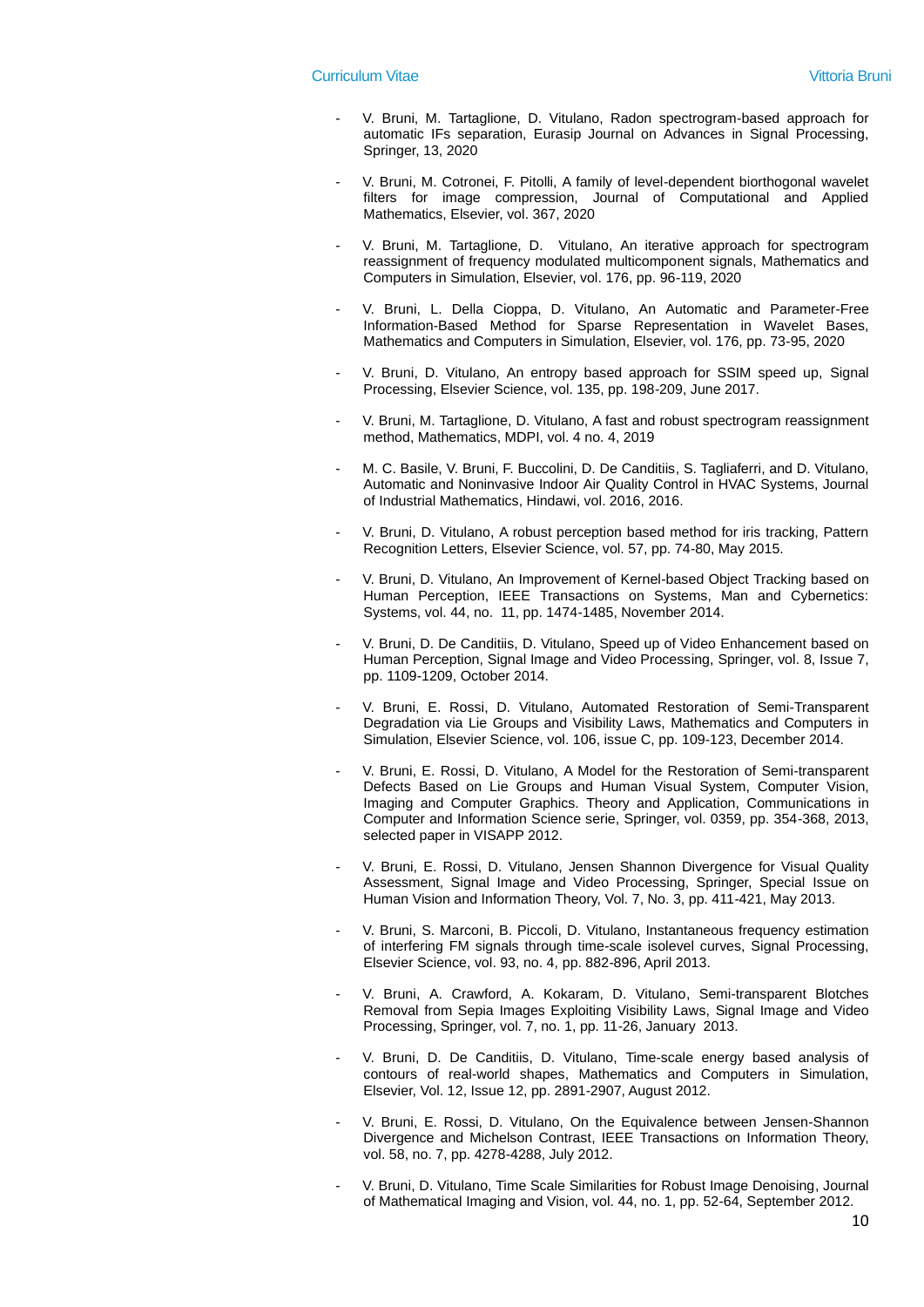- V. Bruni, D. De Canditiis, D. Vitulano, Local Sorting for Adaptive Signal Regularization, IEEE Signal Processing Letters, vol. 17, no. 7, pp. 691 - 694, July 2010.
- V. Bruni, S. Marconi, D. Vitulano, Time-scale Atoms Chains for Transients Detection in Audio Signals, IEEE Transactions on Audio, Speech and Language Processing, vol. 18, no. 3, pp. 420-433, March 2010.
- V. Bruni, G. Ramponi, A. Restrepo, D. Vitulano, Context based Defading of Archive Photographs, EURASIP Journal on Image and Video Processing, Special Issue on Image and Video Processing for Cultural Heritage, vol. 2009, 2009.
- V. Bruni, B. Piccoli, D. Vitulano, A Fast Computation Method for Time-scale Signal Denoising, Signal Image and Video Processing, Springer, Vol. 3, Issue 1, pp. 63- 83, May 2009.
- V. Bruni, D. De Canditiis, D. Vitulano, Phase Information and Space Filling Curves in Noisy Motion Estimation, IEEE Transactions on Image Processing, Vol. 18, No. 7, pp. 1660-1664, July 2009.
- V. Bruni, P. Ferrara, D. Vitulano, Removal of Color Scratches from Old Motion Picture Films Exploiting Human Perception, EURASIP Journal on Advances in Signal Processing, Special issue in Digital Automatic Restoration of Audiovisual Archives, vol. 2008, 2008.
- V. Bruni, B. Piccoli, D. Vitulano, Wavelets and Pde for Image Denoising, Electronic Letters on Computer Vision and Image Analysis (ELCVIA), Special Issue on Partial Differential Equations Methods in Graphics and Vision, Vol. 6, No. 2, pp. 36-53, January 2008.
- V. Bruni, D. Vitulano, Combined Image Compression and Denoising using Wavelets, Signal Processing: Image Communication, Elsevier Science, Vol. 22, Issue 1, pp. 86-101, January 2007.
- L. Appolonia, V. Bruni, R. Cossu, D. Vitulano, Computer-aided Monitoring of Buildings of Historical Importance based on Color, Journal of Cultural Heritage, Elsevier Science, Vol. 7, Issue 2, pp. 85-91, April/June 2006.
- V. Bruni, B. Piccoli, D. Vitulano, Time Scale Dependencies for Image Compression, Journal of Multimedia, Academic Press, Vol.1, Issue 1, pp. 44-55, April 2006.
- V. Bruni, D. Vitulano, Wavelet based Signal De-noising via Simple Singularities Approximation, Signal Processing Journal, Elsevier Science, Vol. 86, Issue 4, pp. 859-876, April 2006.
- V. Bruni, U. Maniscalco, D. Vitulano, Fast Segmentation and Modeling of Range Data via Steerable Pyramid and Superquadrics, Journal of WSCG, Vol. 12, no.1, pp. 73-80, ISSN 1213-6972, February 2004.
- V. Bruni, D. Vitulano, Old Movies Noise Reduction via Wavelets and Wiener Filter, Journal of WSCG, Vol. 12, no.1, pp. 65-72, February 2004.
- V. Bruni, D. Vitulano, A Generalized Model for Scratch Detection, IEEE Transactions on Image Processing, Vol. 13, No. 1, pp. 44-50, January 2004.
- D. Vitulano, V. Bruni, P. Ciarlini, Line Scratch Detection on Digital Images: An Energy Based Model, Journal of WSCG, Special Issue, vol. 10, no. 2, pp. 447- 484, ISSN 1213-6972, February, 2002.

#### Chapters in International Books

V. Bruni, D. Vitulano, Methods and perspectives in face tracking based on human perception, invited chapter in "Face recognition in adverse conditions", IGI Global 2014.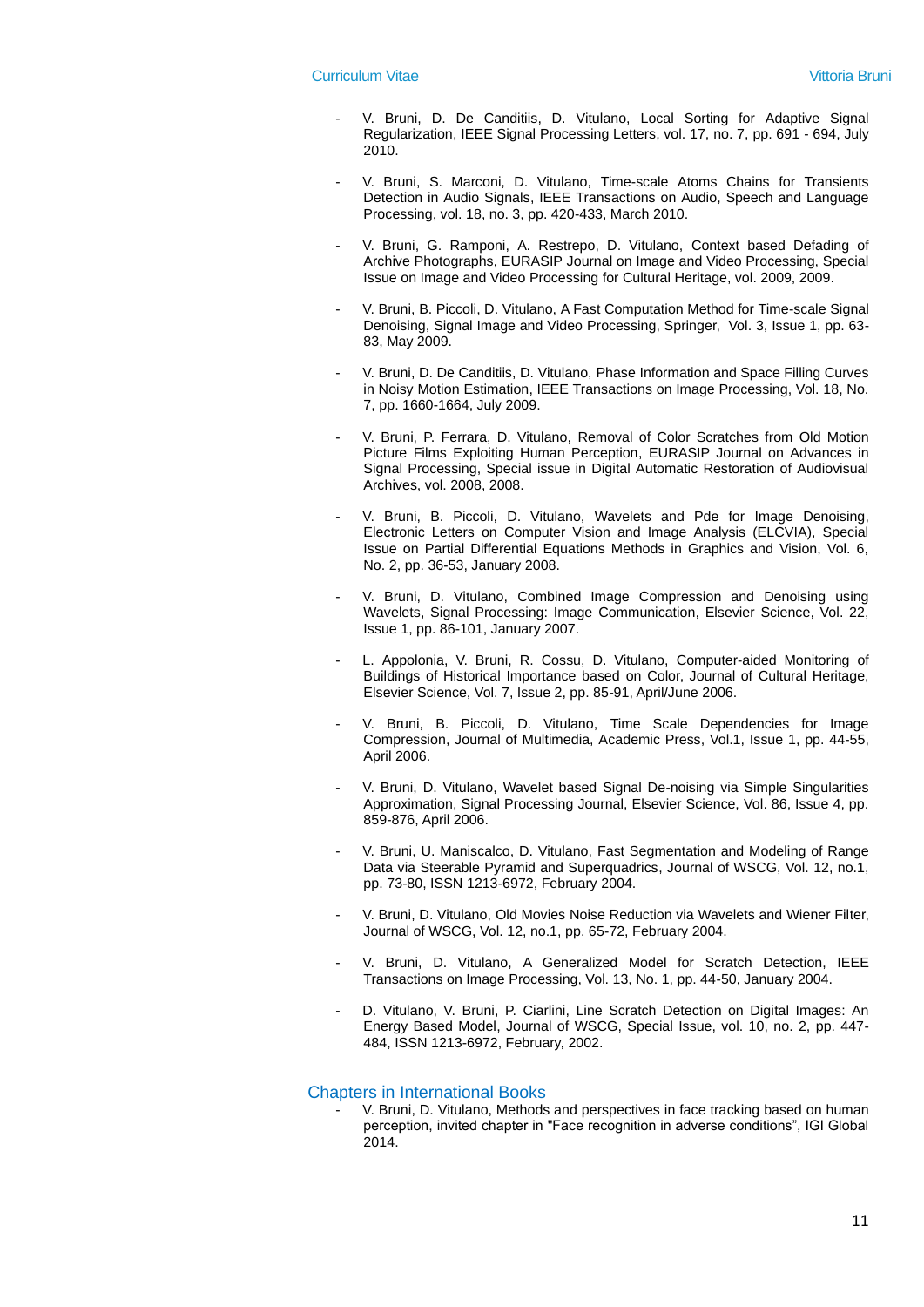- A. Kokaram, D. Vitulano, D. Corrigan, V. Bruni, F. Pitie, A. Crawford, "Advances in Automated Restoration of Archived Video", invited chapter in Digital Imaging for Cultural Heritage Preservation, CRC Press, 2011.
- V. Bruni, A. Crawford, A. Kokaram, D. Vitulano, "Visual perception of semitransparent blotches: detection and restoration", invited chapter in I-Tech Book: Brain, Vision and AI, chapter 1, 2008.

#### Chapters in National Books

- V. Bruni, M.R. Romano, D. Vitulano, "Estrazione di regioni di interesse nelle immagini dei Beni Culturali", in Comunicazione Multimediale per i Beni Culturali, pp. 169-180 , Addison-Wesley ed., 2003.

### **Editorials**

- V. Bruni, D. Vitulano, Z. Wang, "Special Issue on Human Vision and Information Theory", Signal Image and Video Processing, Springer, Vol. 7, No. 3, pp. 389- 390, May 2013.

#### International Conferences

- V. Bruni, S. Marconi, D. Vitulano, A Novel Fourier-based Approach for Camera Identification, Proc. of IMPROVE 2021, pp: 99-106, 2021
- V. Bruni, L. Della Cioppa, D. Vitulano, A multiscale energy-based time-domain approach for interference detection in non-stationary signals, Lecture Notes in Computer Science – Proc. of ICIAR 2020, vol. 12132 LNCS, pp. 36-47, 2020
- V. Bruni, D. Vitulano, SSIM based Signature of Facial Micro-Expressions, Lecture Notes in Computer Science – Proc. of ICIAR 2020, vol. 12131 LNCS, pp. 267- 279, 2020
- V. Bruni, M. Tartaglione, D. Vitulano, Instantaneous frequency modes separation via a Spectrogram-Radon based approach, Proc. of Proceedings of the 11th International Symposium on Image and Signal Processing and Analysis (ISPA 2019) - Special Session on Methods and Applications of Time-Frequency Signal Analysis, Dubrovnik, Croatia, September 2019
- V. Bruni, D. Vitulano, The Rational Dilation Wavelet Transform: a flexible tool for perception-inspired signal and image processing, IARIA Proc. of VISUAL 2019, Rome, July 2019
- V. Bruni, D. Vitulano, The role of complexity in visual perception: some results and perspectives, IARIA Proc. of VISUAL 2019, Rome, July 2019
- V. Bruni, A. Salvi, D. Vitulano, Joint Correlation Measurements for PRNU-Based Source Identification, Lecture notes in Computer Science, vol. 11678, CAIP 2019, Salerno, Italy, September 3-5, 2019, Proceedings, Part II, 245-256
- V. Bruni, G. Ramella, D. Vitulano, An Adaptive Copy-Move Forgery Detection Using Wavelet Coefficients Multiscale Decay, Lecture notes in Computer Science vol. 11678, CAIP 2019, Salerno, Italy, September 3-5, 2019, Proceedings, Part I, 469-480
- V. Bruni, L. Della Cioppa, D. Vitulano, "A normalized information based method for efficient signal representations", Proceedings of MASCOT 2018
- V. Bruni, M. Tartaglione, D. Vitulano, "An iterative spectrogram reassignement of frequency modulated multicomponent signals", Proceedings of MASCOT 2018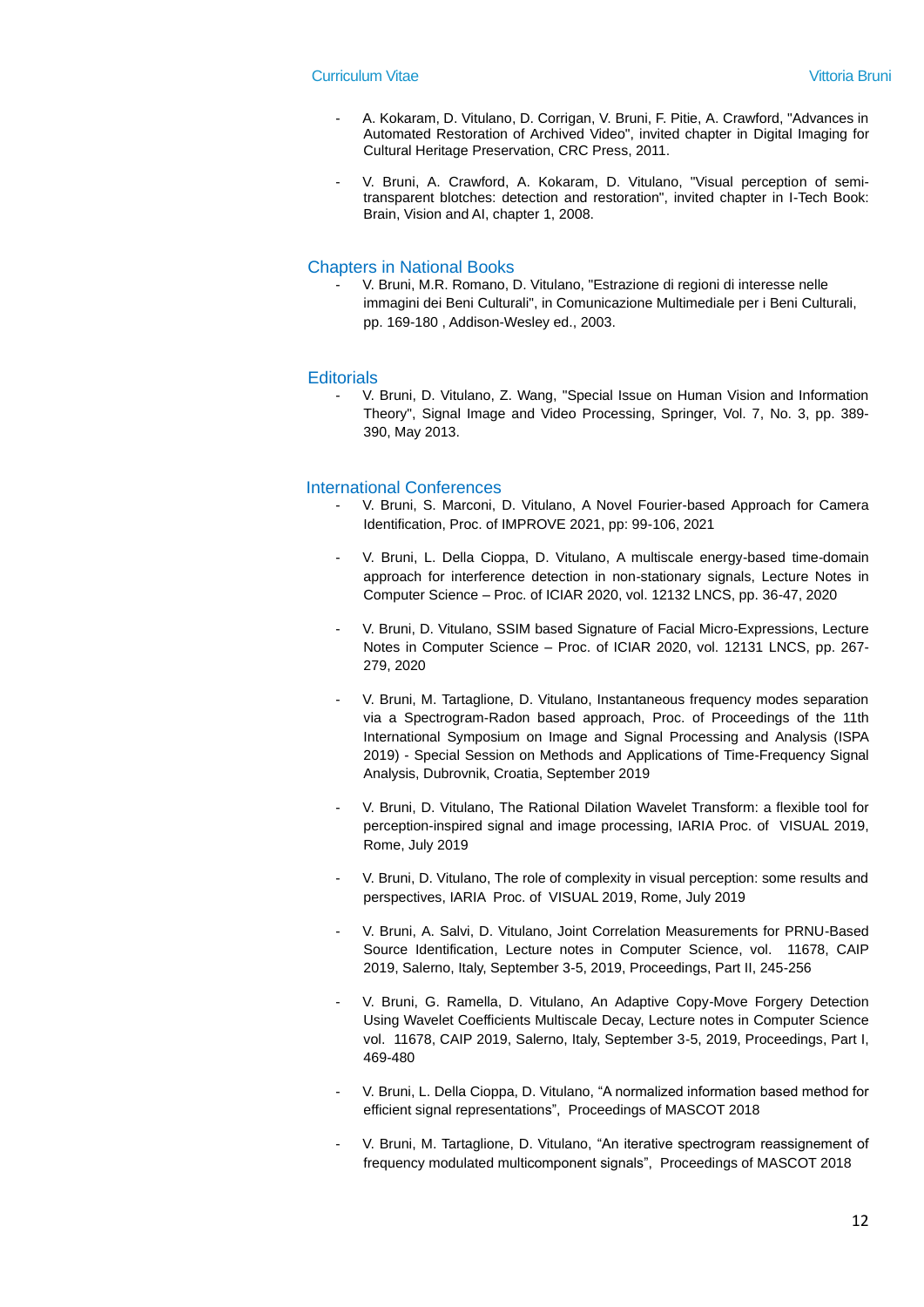- V. Bruni, A. Salvi, D. Vitulano, A wavelet based image fusion method using local multiscale image regularity, Lecture notes in Computer Science, vol. 1182, ACIVS 2018
- V. Bruni, D. Vitulano, Image denoising using collaborative patch-based and local methods, Lecture notes in Computer Science, vol. 10884, ICISP 2018
- V. Bruni, L. Della Cioppa, D. Vitulano, An Entropy-Based Approach for Shape Description, Proc. of EURASIP International Conference EUSIPCO 2018, Rome, September 2018
- V. Bruni, M. Tartaglione, D. Vitulano, On the Time-Frequency Reassignment of Interfering Modes in Multicomponent FM Signals, Proc. of EURASIP International Conference EUSIPCO 2018, Rome, September 2018
- F. Angelini, V. Bruni, I. Selesnick, D. Vitulano, A Rational-dilation Wavelet Transform with Signal Dependent Dilation Factor. In: IMACS Series in Computational and Applied Mathematics, the MASCOT2015 Book of Proceedings. vol. 20, p. 1-10, Rome, 2017.
- M. C. Basile, V. Bruni, D. Vitulano, A CSF-based preprocessing method for image deblurring, Proc. of ACIVS 2017, Anversa, Belgium, Sept. 2017, special issue in Lecture Notes in Computer Science, Springer, vol. 10617, p. 602-614, 2017.
- V. Bruni, G. Ramella, D. Vitulano, Perceptual-based Color Quantization, Proc. of the Int. Conference on Image Analysis and Processing, Catania, Italy, Sept. 2017, Special issue in Lecture Notes in Computer Science, vol. 10484, p. 671-681, 2017.
- M. C. Basile, V. Bruni, F. Buccolini, D. De Canditiis, S. Tagliaferri, D. Vitulano, Non invasive indoor air quality control through HVAC systems cleaning state, Proceedings of the Int. Conference on Sustainable Housing 2016, Porto, Portugal, Nov. 2016.
- V. Bruni, D. Vitulano, Jensen Shannon divergence as reduced reference measure for image denoising, Proc. of ACIVS 2016, Lecce, Italy, Oct. 2016, special issue in Lecture Notes in Computer Science, vol. 10016, pp. 311-323, 2016.
- V. Bruni, D. Vitulano, An entropy-based model for a fast computation of SSIM. Proc. of VISAPP 2016, Rome, Italy, Feb. 2016.
- F. Angelini, V. Bruni, I. Selesnick, D. Vitulano, Adaptive Scale Selection for Multiscale Image Denoising, Proc. of ACIVS 2015, Catania, Italy, special issue in Lecture Notes in Computer Science, vol. 9386, pp. 81-92, 2015.
- V. Bruni, L. Tarchi, I. Selesnick, D. Vitulano, An adaptive perception-based image preprocessing method, Proc. of IEEE-EURASIP International Conference EUSIPCO 2015, pp. 2331-2335, Nice, France, Sept. 2015.
- V. Bruni, D. Panella, D. Vitulano, Non Local Means Image Denoising using Noise-Adaptive SSIM, Proc. of IEEE-EURASIP International Conference EUSIPCO 2015, pp. 2326-2330, Nice, France, Sept. 2015.
- V. Bruni, G. Ramella, D. Vitulano, Automatic Perceptual Color Quantization of Dermoscopic Images, Proceedings of the 10th International Conference on Computer Vision Theory and Applications VISAPP 2015, SciTePress, Lisbona, pp. 323-330, March 2015.
- V. Bruni, D. Vitulano, Z. Wang, A novel spatial pooling technique for image quality assessment based on luminance-contrast dependence, Proceedings of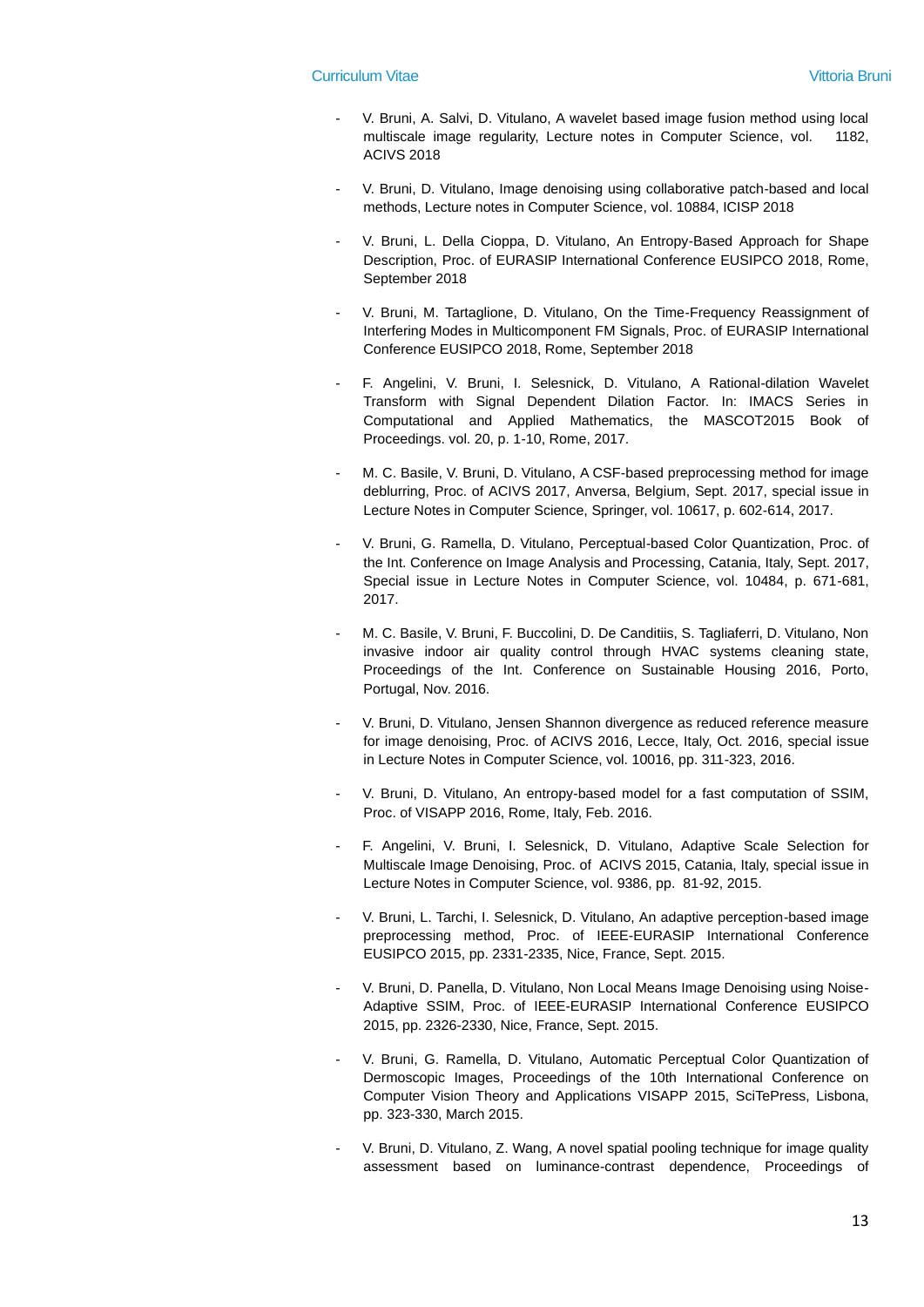EUVIP'2014: Fifth European Workshop on Visual Information Processing, Paris, 10-12 Dec. 2014.

- V. Bruni, D. Vitulano, A fast computation method for IQA metrics based on their typical set, Proceedings of ICPRAM 2014 - Int'l Conf. on Pattern Recognition Applications and Methods (Angers/France), pp. 199-206, 2014.
- V. Bruni, D. Vitulano, A Perception-Based Interpretation of the Kernel-Based Object Tracking, Proc. of ACIVS 2013, special issue in Lecture Notes in Computer Science, vol. 8192, pp. 596-607, 2013
- V. Bruni, F. Pitolli, C. Pocci, An inversion method based on random spatial sampling for magnetic tomography, Proceedings of MASCOT 2013.
- V. Bruni, D. Vitulano, Evaluation of degraded images using adaptive Jensen-Shannon divergence, Proceedings of IEEE International Symposium on Image and Signal Processing and Analysis, ISPA 2013, pp. 536-541, Trieste, Italy, Sept. 2013.
- V. Bruni, D. Vitulano, Signal and image denoising without regularization, Proceedings of IEEE International Conference on Image Processing 2013, pp. 539-542, Melbourne, Australia, Sept. 2013.
- V. Bruni, E. Rossi, D. Vitulano, Perceptual Object Tracking, Proceedings of IEEE International Workshop BIOMS 2012, pp. 26-32, Salerno, Italy, September 2012.
- V. Bruni, E. Rossi, D. Vitulano, Unsupervised Perception-based Image Restoration of Semi-transparent Degradation using Lie Group Transformations, Proc. of WSCG 2012, part 2, Plzen, CZ, 2012.
- V. Bruni, E. Rossi, D. Vitulano, Image Restoration via Human Perception and Lie Groups, in Proceedings of VISAPP 2012, vol. 1, pp. 66-74, Rome, Italy, February 2012.
- V. Bruni, G. Ramponi, D. Vitulano, Image Quality Assessment through a Subset of the Image Data, IEEE International Symposium on Image and Signal Processing and Analysis, ISPA 2011, pp. 414-419, Dubrovnik, Croatia, September 4-6, 2011.
- V. Bruni, E. Rossi, D. Vitulano, Visual perception and Lie algebra for image restoration, Proc. of MASCOT 2011, October 2011.
- V. Bruni, D. De Canditiis, D. Vitulano, Human Visual System for complexity reduction of image and video restoration, Proceedings of 14th International Conference, CAIP 2011 Seville, Spain August 2011, Lecture Notes in Computer Science, vol. 6855, Part II, pp. 261-268, 2011.
- V. Bruni, E. Rossi, D. Vitulano, Optimal Image Restoration using HVS-based Rate-Distortion Curve, Proceedings of 14th International Conference, CAIP 2011 Seville, Spain August 2011, Lecture Notes in Computer Science, vol. 6855, Part II, pp. 269-276, 2011.
- V. Bruni, S. Marconi, D. Vitulano, Instantaneous Frequency Detection via Ridge Neighbor Tracking, Proceedings of IEEE International Conference CIP 2010, pp. 174-179, Isola D'Elba (Italy), June 2010.
- V. Bruni, D. De Canditiis, D. Vitulano, Time scale descriptors of highly oscillating contours, Proceedings of MASCOT 2009, August 2009.
- V. Bruni, D. Vitulano, Image denoising using similarities in the time scale plane, Proceedings of the International Conference ACIVS 2008, Juan les Pins, October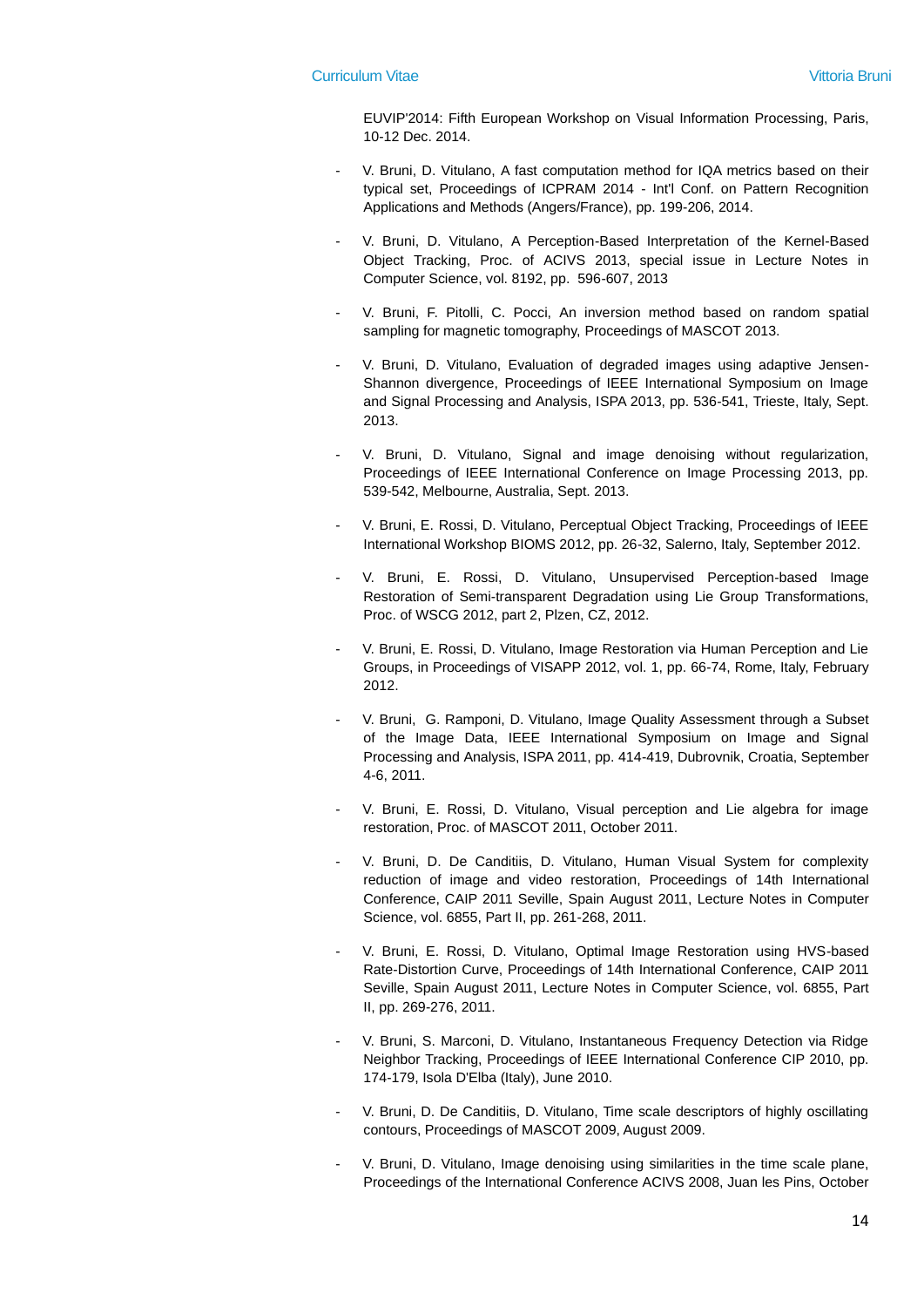2008, special issue on Lecture Notes in Computer Science vol. 5259, pp. 368- 379, 2008.

- V. Bruni, B. Piccoli, D. Vitulano, Following edges along scales, Proceedings of the IASTED International Conference VIIP 2008, pp. 214-219, Palma de Mallorca, September 2008.
- V. Bruni, D. Vitulano, Transients detection in the time scale domain, special issue on Lecture Notes in Computer Science, vol. 5099, Proceedings of the 3rd International Conference, ICISP 2008 Cherbourg-Octeville, France, July 1-3, 2008, pp. 254-262.
- V. Bruni, D. Vitulano, A Wavelet based Coding Scheme via Atomic Approximation and Adaptive Sampling of the Lowest Frequency Band, Proceedings of the IEEE-EURASIP 16th European Signal Processing Conference, EUSIPCO 2008, Lausanne, August 2008.
- V. Bruni, G. Ramponi, A. Restrepo, D. Vitulano, Restoration of faded images without noise amplification. Proc. of the IEEE-EURASIP 16th European Signal Processing Conference, EUSIPCO 2008, Lausanne, August 2008.
- V. Bruni, B. Piccoli, D. Vitulano, A Fast Scheme for multiscale signal denoising, Proceedings of the 5th International Conference, ICIAR 2008, Povoa de Varzim, Portugal, June 25-27, 2008, special issue on Lecture Notes in Computer Science, vol. 5112, pp. 23-32, June 2008.
- V. Bruni, P. Ferrara, D. Vitulano, Color Scratches Removal using Human Perception, Proceedings of the 5th International Conference, ICIAR 2008, Povoa de Varzim, Portugal, June 25-27, 2008, Special issue on Lecture Notes in Computer Science, vol. 5112, pp. 33-42, June 2008.
- V. Bruni, A.J. Crawford, A. Kokaram, D. Vitulano, Perception measures for digital detection and restoration of semi-transparent blotches, Mobile Multimedia/Image Processing, Security, and Applications 2008. Edited by Agaian, Sos S.; Jassim, Sabah A. Proc. of the SPIE, Volume 6982, pp. 69820J-69820J-11 (2008) SPIE Defense Security, Orlando Florida, 2008.
- V. Bruni, D. Vitulano, Shape Analysis for Monitoring Cavities on Historical Buildings, Proceedings of the International Conference on Electronic Imaging and Visual Arts EVA Florence 2008, pp. 132-137, April 2008.
- Restrepo, C. Alvarado, V. Bruni, G. Ramponi, Objective measures for the evaluation of techniques for the virtual restoration of faded sepia photographic prints, Proceedings of International Conference on Electronic Imaging and Visual Arts (EVA Florence 2007), pp. 108-113, Florence 2007.
- L. Appolonia, V. Bruni, R. Cossu, D. Vitulano, Computer-aided monitoring of chemical decay in historical buildings based on color, Proceedings of International Conference on Electronic Imaging and Visual Arts (EVA Florence 2007), pp.164-169, Florence 2007.
- L. Appolonia, V. Bruni, P. Salonia, D. Vitulano, Automatic placement of sensors for cultural heritage monitoring, Proceedings of International Conference on Electronic Imaging and Visual Arts (EVA Florence 2007), pp. 96-101, Florence 2007.
- V. Bruni, A. Crawford, A. Kokaram, D. Vitulano, Digital removal of blotches with variable semi-transparency using visibility laws, Proceedings of International Conference on Brain Vision and Artificial Intelligence BVAI 2007, special issue on Lecture Notes in Computer Science, vol. 4729, pp. 254-263, Napoli, October 2007.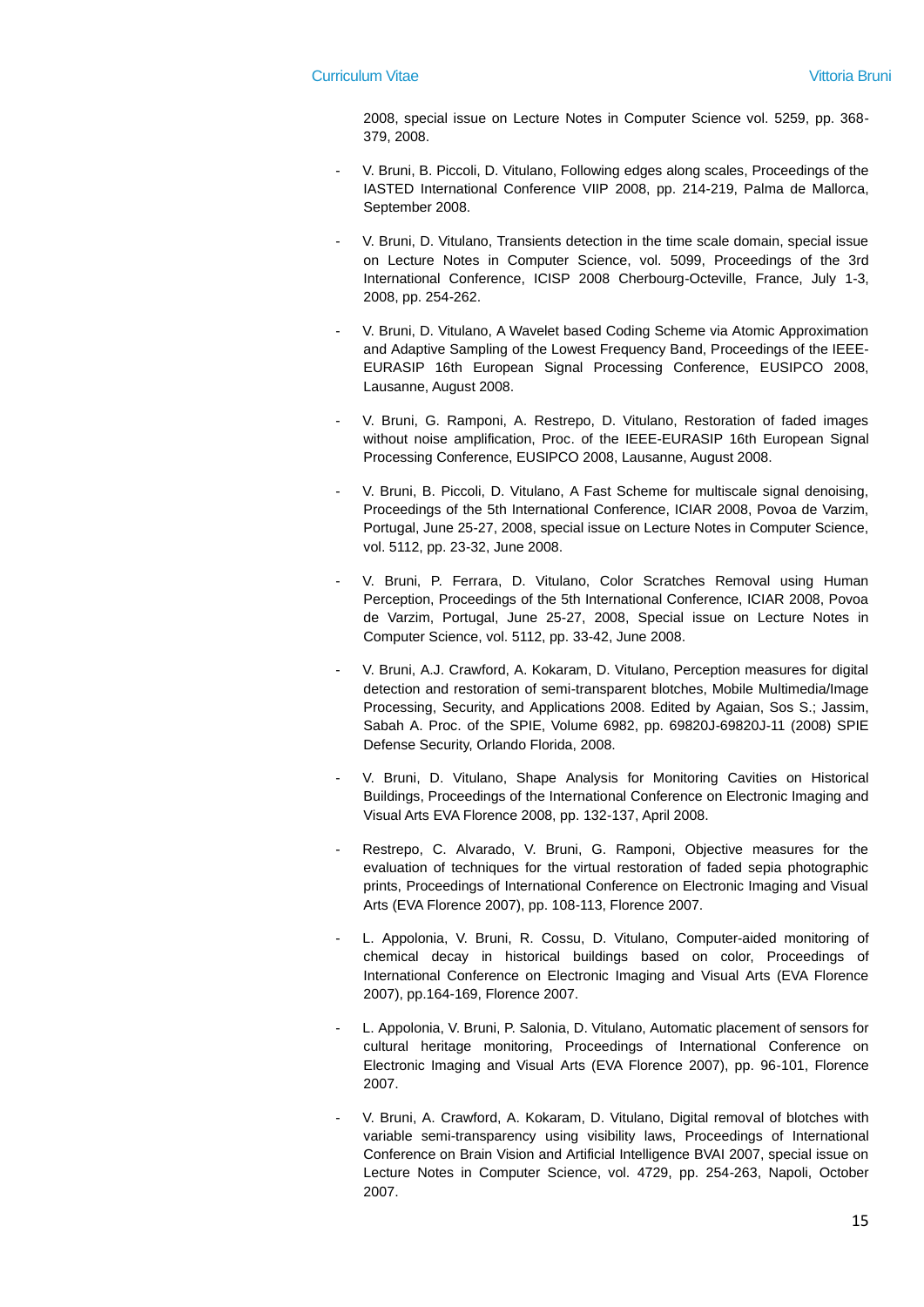- V. Bruni, A. Crawford, A. Kokaram, D. Vitulano, Multi-scale semi-transparent blotch removal on archived photographs using Bayesian matting techniques and visibility laws, Proceedings of IEEE International Conference on Image Processing 2007 (ICIP 07), vol. 1, pp. 561-564, S. Antonio, Texas, September 2007.
- V. Bruni, D. De Canditiis, D. Vitulano, Phase based estimation for noisy sequences, Proceedings of IEEE International Conference on Systems, Signals and Image Processing IEEE-IWSSIP 2007, Maribor, Slovenia, pp. 381-384, June 2007.
- V. Bruni, A. Crawford, D. Vitulano, Visibility based Detection of Complicated Objects: A Case Study, Proceedings of the IET 3rd European Conference on Visual Media Production (CVMP) 2006, London, pp. 55-64, November 2006.
- G. Ramponi, V. Bruni, Virtual Restoration of Faded Photographic Prints, Proceedings of IEEE-EURASIP 14th European Signal Processing Conference (EUSIPCO06), Florence - Italy, September 2006.
- E. Ardizzone, V. Bruni, V. Cappellini, A. De Polo, H. Dindo, U. Maniscalco, S. Minelli, L. Moltedo, A. Piva, G. Ramponi, G. Sajeva, D. Vitulano, A knowledge based model for digital restoration and enhancement of images concerning archaeological and monumental heritage of the mediterranean coast, Proc. of the Int. Conference on Electronic Imaging and Visual Arts (EVA Florence 2006), pp. 120-125, Firenze 2006.
- V. Bruni, D. De Canditiis, D. Vitulano, Fast Motion Estimation using Spatio-Temporal Filtering, Proceedings of International Conference on Image Analysis and Recognition ICIAR 2006, Special issue on Lecture Notes in Computer Science, vol. 4141, pp. 755-766.
- V. Bruni, B. Piccoli, D. Vitulano, Signal and Image Denoising via Scale-Space Atoms, in Proceedings of IEEE-EURASIP 14th European Signal Processing Conference (EUSIPCO06), Florence - Italy, September 2006.
- V. Bruni, A. Crawford, F. Stanco, D. Vitulano, Visibility based Detection and Removal of Semi-Transparent Blotches on Archived Documents, in Proceedings of International Conference on Computer Vision Theory and Application (VISAPP06), Portugal, February 2006, Vol. 1, pp. 64-71.
- V. Bruni, B. Piccoli, D. Vitulano, Wavelet Time-scale Dependencies for Signal and Image Compression, Proc. of IEEE Int. Symposium on Image and Signal Processing and Analysis 2005 (ISPA05), pp. 105-110, 2005.
- V. Bruni, D. Vitulano, Wavelet Atoms Approximation for Simultaneous Image Compression and Denoising, Proceedings of IEEE International Conference on Image Processing 2005 (ICIP 05), vol. 3, pp. 333-336, Genoa-Italy, 2005.
- V. Bruni, A. Kokaram, D. Vitulano, Fast Removal of Line Scratches in Old Movies, Proceedings of IEEE International Conference on Pattern Recognition ICPR 2004, vol. 4, pp. 827-830, Cambridge, 2004.
- V. Bruni, D. Vitulano, Image De-noising via Overlapping Atoms, Proceedings of Int. Conference on Image Analysis and Recognition ICIAR 2004, Porto, Portugal, Lecture Notes in Computer Science, Vol. 3211, pp. 179-186, Springer 2004.
- V. Bruni, D. Vitulano, A Wiener Filter Improvement Combining Wavelet Domains, Proceedings of IAPR Conference ICIAP 2003, pp. 518-523, Mantova - ITALY 2003.